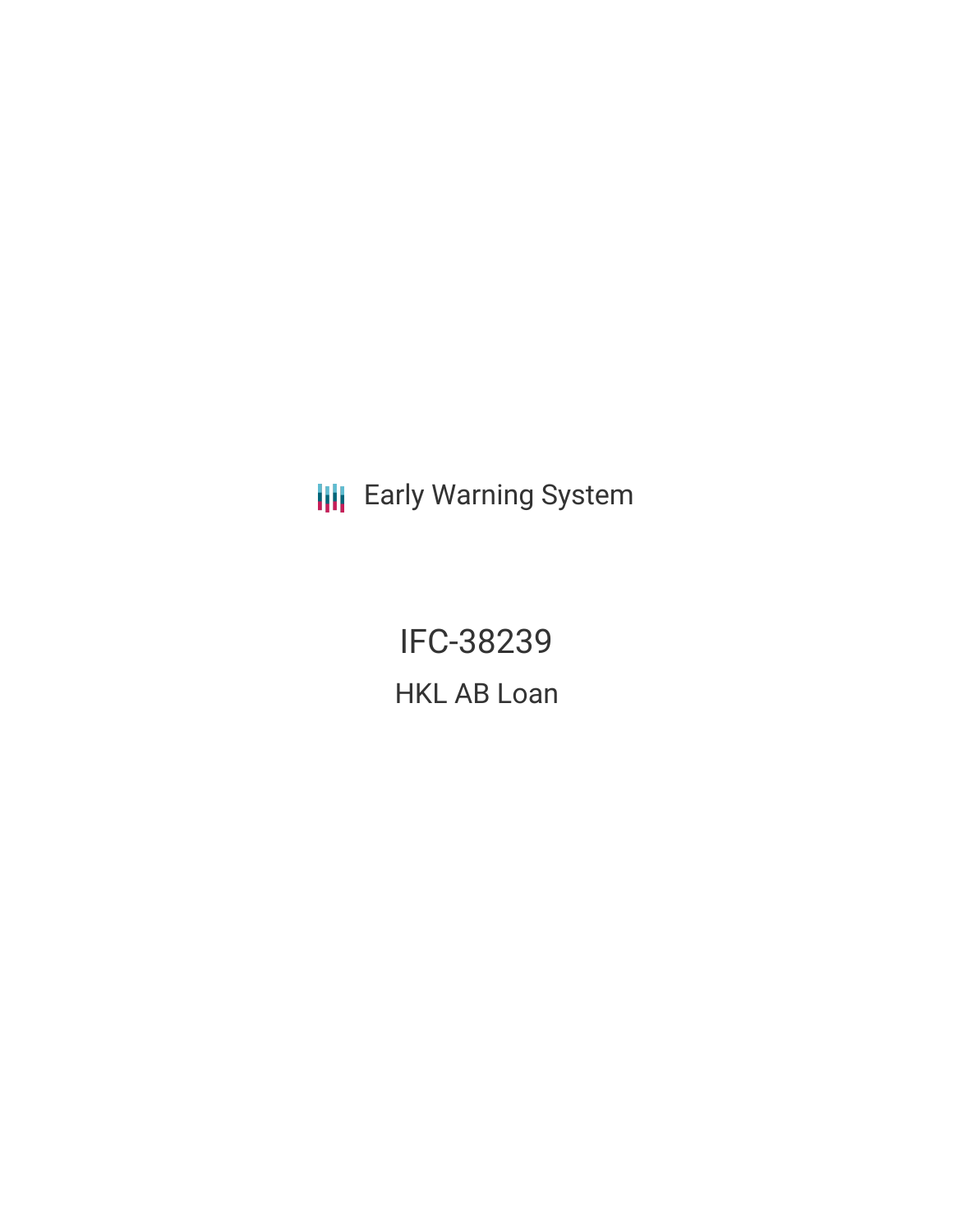| <b>Countries</b>               | Cambodia                                |
|--------------------------------|-----------------------------------------|
| <b>Financial Institutions</b>  | International Finance Corporation (IFC) |
| <b>Status</b>                  | Approved                                |
| <b>Bank Risk Rating</b>        | FI                                      |
| <b>Voting Date</b>             | 2016-05-19                              |
| <b>Borrower</b>                | Hattha Kaksekar Limited                 |
| <b>Sectors</b>                 | Finance                                 |
| <b>Investment Type(s)</b>      | Loan                                    |
| <b>Investment Amount (USD)</b> | \$20.00 million                         |
| <b>Project Cost (USD)</b>      | $$50.00$ million                        |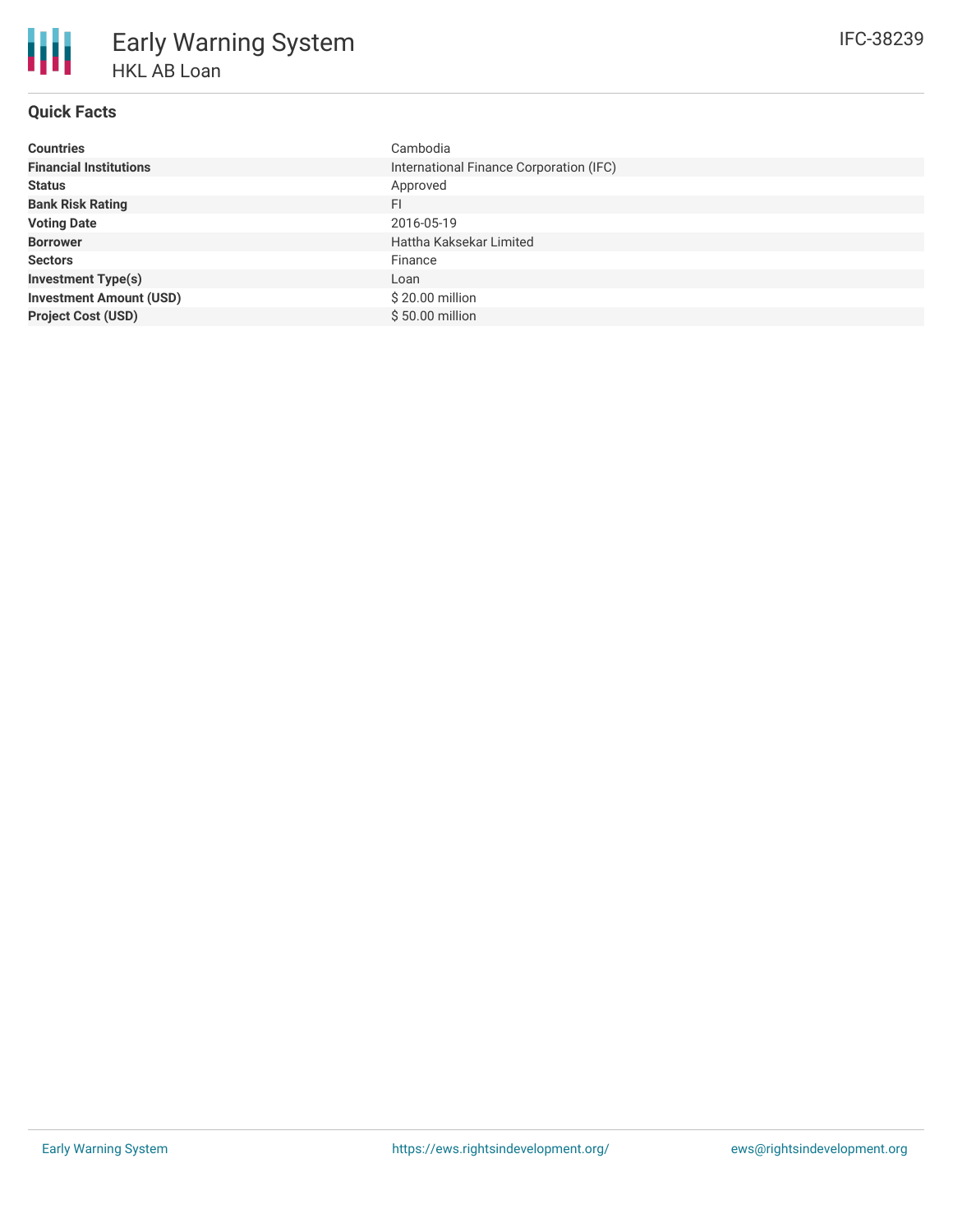

# **Project Description**

The proposed project aims to provide a senior debt package to Hattha Kaksekar Limited to support its further growth in the market, especially its lending to micro borrowers.

Expected Development Impact

The development impact of IFC's investment in the Project is expected to be high given that it will:

- Improve access to finance for productive micro-entrepreneurs, which will in turn stimulate growth, employment generation and poverty reduction.

- As the Company is present in many remote areas in the country, the Project is expected to allow more individuals obtain formal financial services, such as the mobilization of savings and mobile banking.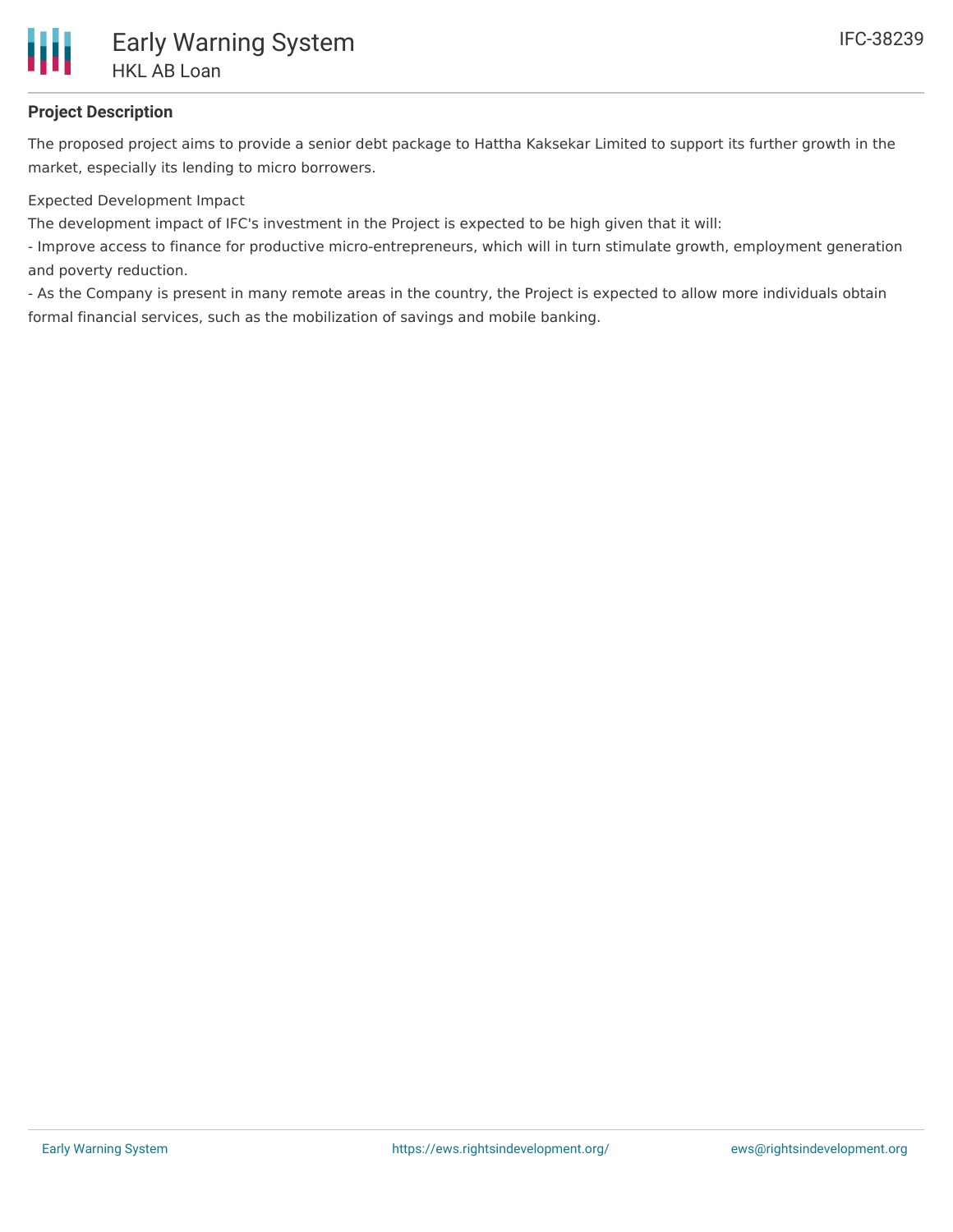### **Investment Description**

• International Finance Corporation (IFC)

Established in 1994 as a food security project by OCSD/OXFAM-Quebec, a Canadian organization, HKL registered as an NGO in 1996, and then gradually expanded to become a registered microfinance institution in 2001.

HKL's shareholding structure is fragmented: Oikocredit (19.84%), Norfund (20.94%), ANMF (Triple Jump) (17.46%), HK NGO (10.42%), responsAbility (11.25%), rAP (9.71%), HK SA (9.57%), DY DAVUTH (0.81%)

Recently in January 2016, Bank of Ayudhya Pcl (BAY or Krungsri), Thailand's fifth largest financial group and a subsidiary of Japan's leading financial group Mitsubishi UFJ Financial Group, has acquired a 100-per-cent stake. Upon closing targeted by Quarter 2, 2016, BAY will become the sole shareholder of HKL.

The proposed investment consists of:

Up to USD 20 million of A Loan for IFC's own account, and Up to USD 30 million of B Loan.

### **Financial Intermediary**

Financial Intermediary: A commercial bank or financial institution that receives funds from a development bank. A financial intermediary then lends these funds to their clients (private actors) in the form of loans, bonds, guarantees and equity shares. Financial intermediaries include insurance, pension and equity funds. The direct financial relationship is between the development bank and the financial intermediary.

Hattha [Kaksekar](file:///actor/731/) Limited (Financial Intermediary)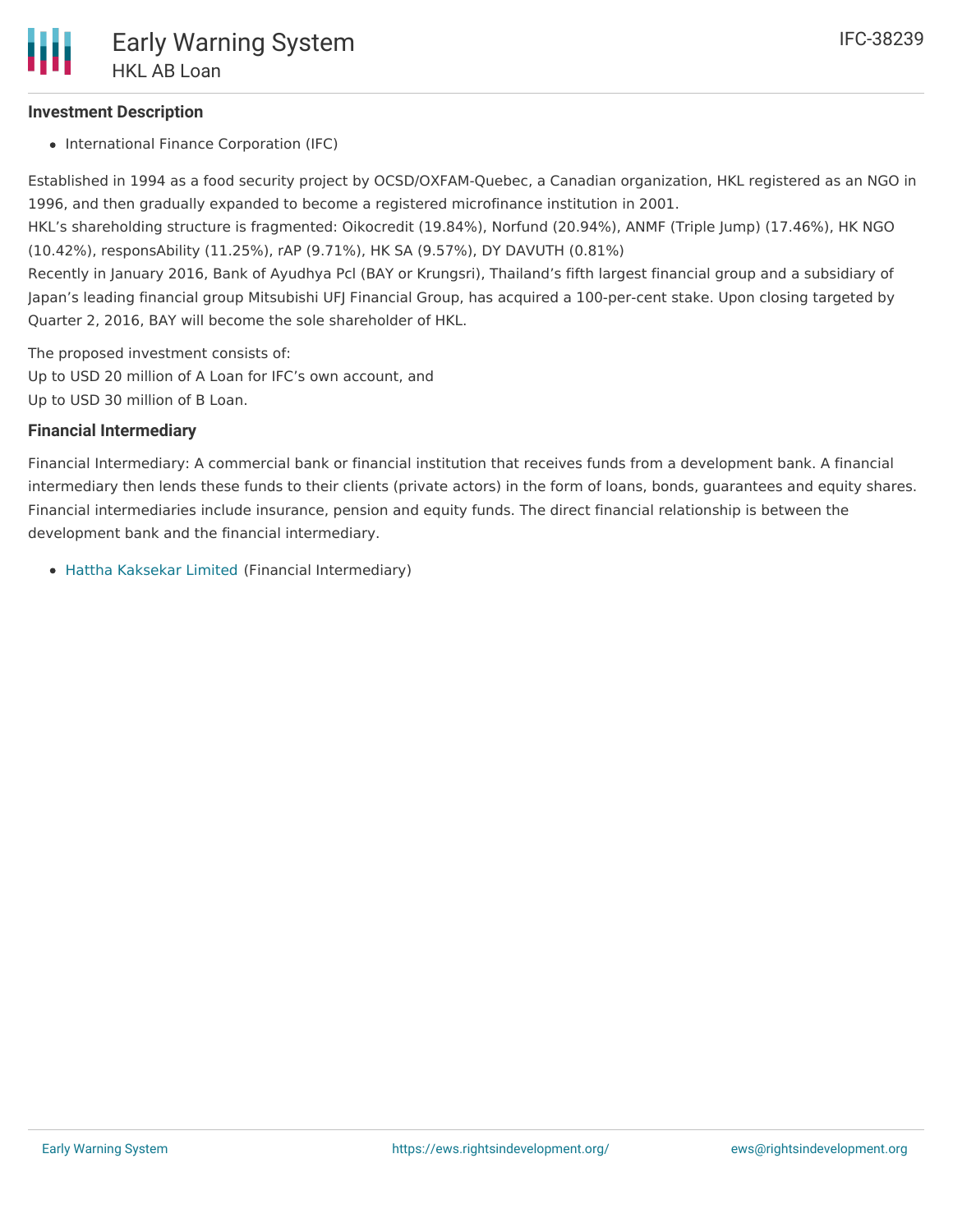

## **Private Actors Description**

Established in 1994 as a food security project by OCSD/OXFAM-Quebec, a Canadian organization, HKL registered as an NGO in 1996, and then gradually expanded to become a registered microfinance institution in 2001.

HKL's shareholding structure is fragmented: Oikocredit (19.84%), Norfund (20.94%), ANMF (Triple Jump) (17.46%), HK NGO (10.42%), responsAbility (11.25%), rAP (9.71%), HK SA (9.57%), DY DAVUTH (0.81%).

Recently in January 2016, Bank of Ayudhya Pcl (BAY or Krungsri), Thailand's fifth largest financial group and a subsidiary of Japan's leading financial group Mitsubishi UFJ Financial Group, has acquired a 100-per-cent stake. Upon closing targeted by Quarter 2, 2016, BAY will become the sole shareholder of HKL.